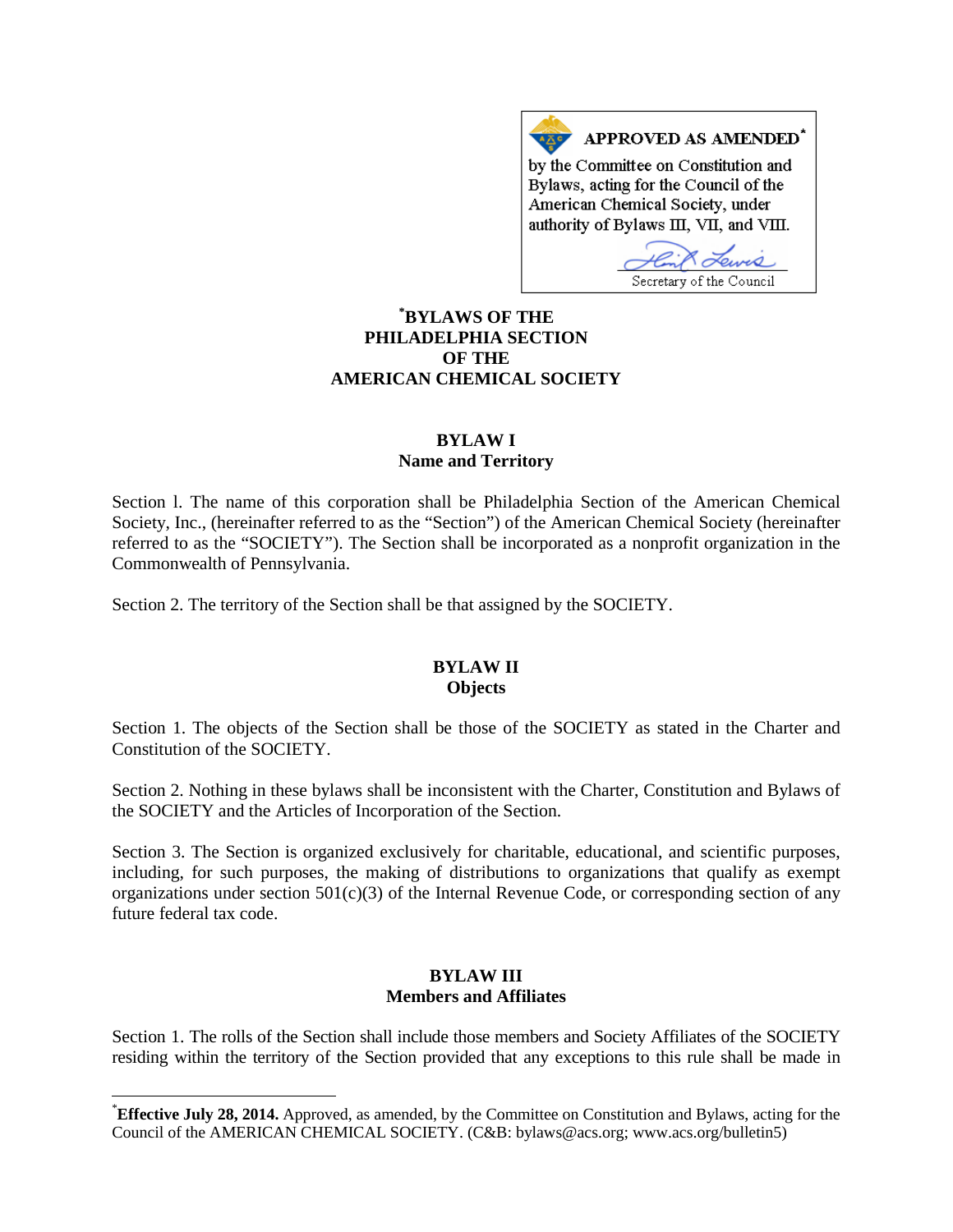conformity with the Constitution and Bylaws of the SOCIETY. Members and affiliates shall have such rights and privileges as are accorded them by the Constitution and Bylaws of the SOCIETY.

Section 2. Society Affiliates

Society Affiliates shall not be entitled to vote or hold elective office but shall be entitled to participate in all other activities of the Section. Society Affiliates may be assessed such yearly Section dues as the Board of Directors may determine, but not less than the minimum Section Dues. Society Affiliates may be appointed as Committee Chairs and may serve on the Executive Committee in a non-voting capacity.

Section 3. Local Section Affiliates

Persons who are not MEMBERS, STUDENT MEMBERS or Society Affiliates of the SOCIETY may become Local Section Affiliates. Local Section Affiliates shall not be entitled to vote or to hold elective office in the Section but shall be entitled to participate in all other activities of the Section. Application for enrollment as a Local Section Affiliate shall be considered for approval by the Board of Directors after endorsement by two Section members. Local Section Affiliates shall pay such yearly Section dues as the Board of Directors may determine but not less than that stipulated by the SOCIETY.

### **BYLAW IV Organization**

Section 1. Elected Officials

a. Qualifications of Elected Officials

Elected officials described in these bylaws shall be elected from among the MEMBERS of the SOCIETY and the Section, by the members of the Section.

b. Officers

The officers of the Section shall be a President who, for all purposes of these bylaws and otherwise, shall be known as Chair of the Section; a Vice-President who, for all purposes of these bylaws and otherwise, shall be known as Chair-Elect of the Section; a Secretary; and a Treasurer. The Secretary and Treasurer positions may be held by the same person.

The Chair-Elect shall take office on January 1 following election and shall hold office for one year or until a successor qualifies. The Chair-Elect shall succeed to the office of Chair on January 1 of the year following service as Chair-Elect. The Secretary and Treasurer shall take office on January 1 following their election and shall hold office for two years or until their successors qualify. The Secretary shall be elected in odd-numbered years and the Treasurer in even-numbered years, except when the positions are held by the same person.

c. Executive Committee

The Executive Committee of the Section shall consist of the Chair of the Section, the Chair-Elect, Secretary, Treasurer, Immediate Past Chair, and Chair of the Council Affairs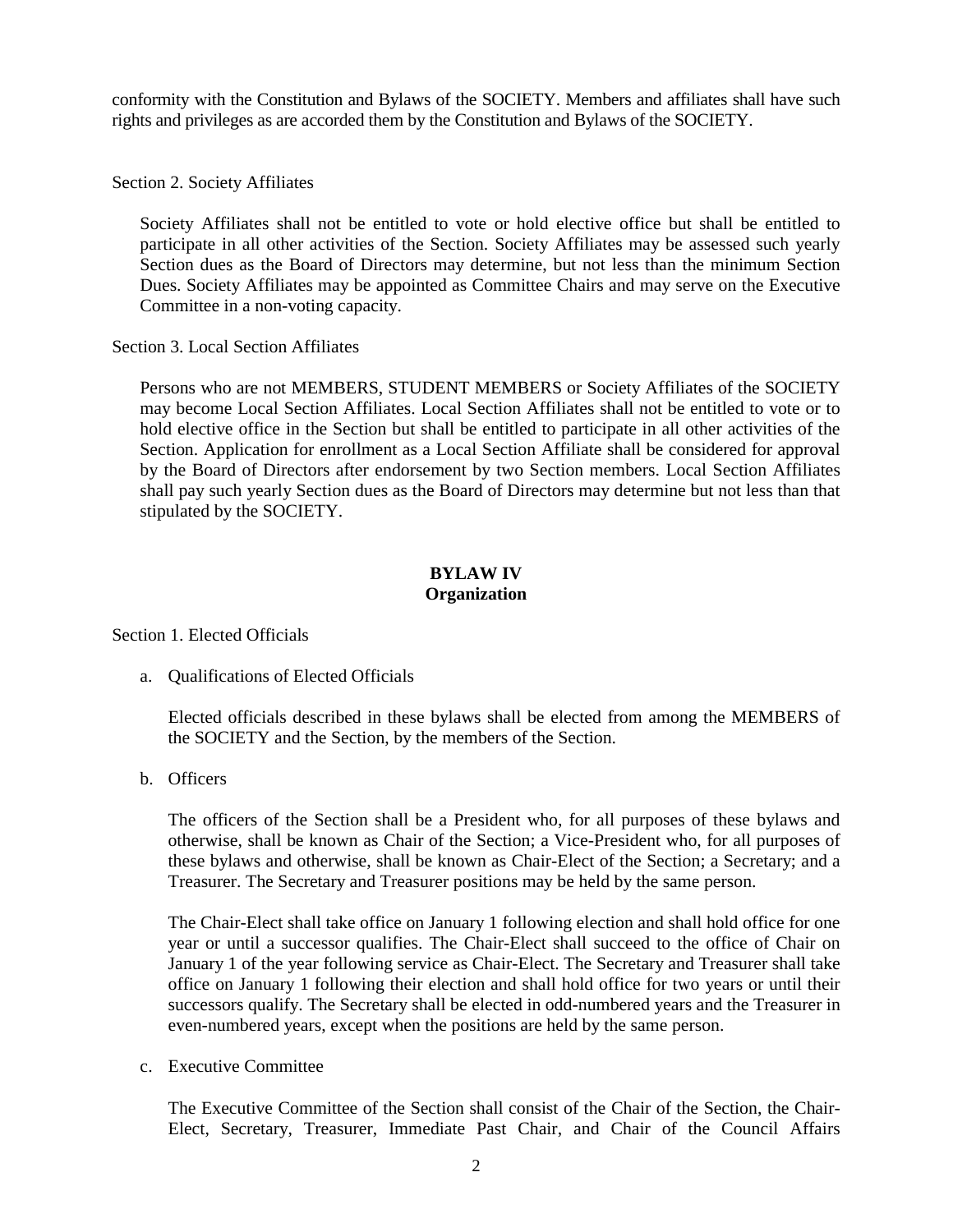Committee, as described elsewhere in these bylaws. The Chair of the Section will serve as the chair of the Executive Committee.

Except as specifically provided herein, the Executive Committee shall have the duties and obligations delegated to it by the Board and shall serve in an advisory capacity to the Board in the management and direction of the Section.

d. The Board of Directors

The Board of Directors of the Section, hereinafter referred to as either the "Board of Directors" or the "Board", shall consist of the four elected Section officers and the Immediate Past Chair of the Section, all of whom shall be ex officio members, and the 15 elected **Directors** 

The Directors shall be elected in a manner to produce rotation, i.e., five Directors shall be elected each year; they shall take office on January 1 following election, and shall serve for a term of three years or until their successors are duly elected and qualified.

If an elected Director becomes an officer of the Section, the term as elected Director shall expire when the term as officer begins. This vacancy shall be filled as described elsewhere in these bylaws.

At each meeting of the Board of Directors, the Secretary shall report the name of any Director who has been absent from the previous three regular meetings of the Board of Directors. If a majority of the Directors finds no acceptable reason for these absences, that Director's position shall be declared vacant and shall be filled as provided elsewhere in these bylaws.

e. Councilors and Alternate Councilors

Councilors and Alternate Councilors shall be MEMBERS of the Section who represent the Section in the Council of the SOCIETY and shall be elected by the members of the Section in a manner to produce rotation. The number of Councilors and Alternate Councilors shall be determined in accordance with the Bylaws of the SOCIETY.

Councilors and Alternate Councilors shall assume their duties on January l following their election and shall serve for a three-year term or until their successors have been duly elected and qualified.

A MEMBER of the Section may serve simultaneously as a Councilor/Alternate Councilor and as an officer/Director.

Section 2. Committees, Special Boards, and Other Bodies

a. Establishment of Standing, Special, and Temporary (ad hoc) Committees

The Board of Directors may establish and dissolve such standing or special committees and other special bodies as it deems necessary for the functioning of the Section as mentioned elsewhere in these bylaws. The Chair of the Section may appoint temporary, ad hoc committees to carry out functions not within the purview of standing or special committees or boards established by the Board of Directors. Procedures for and responsibilities of standing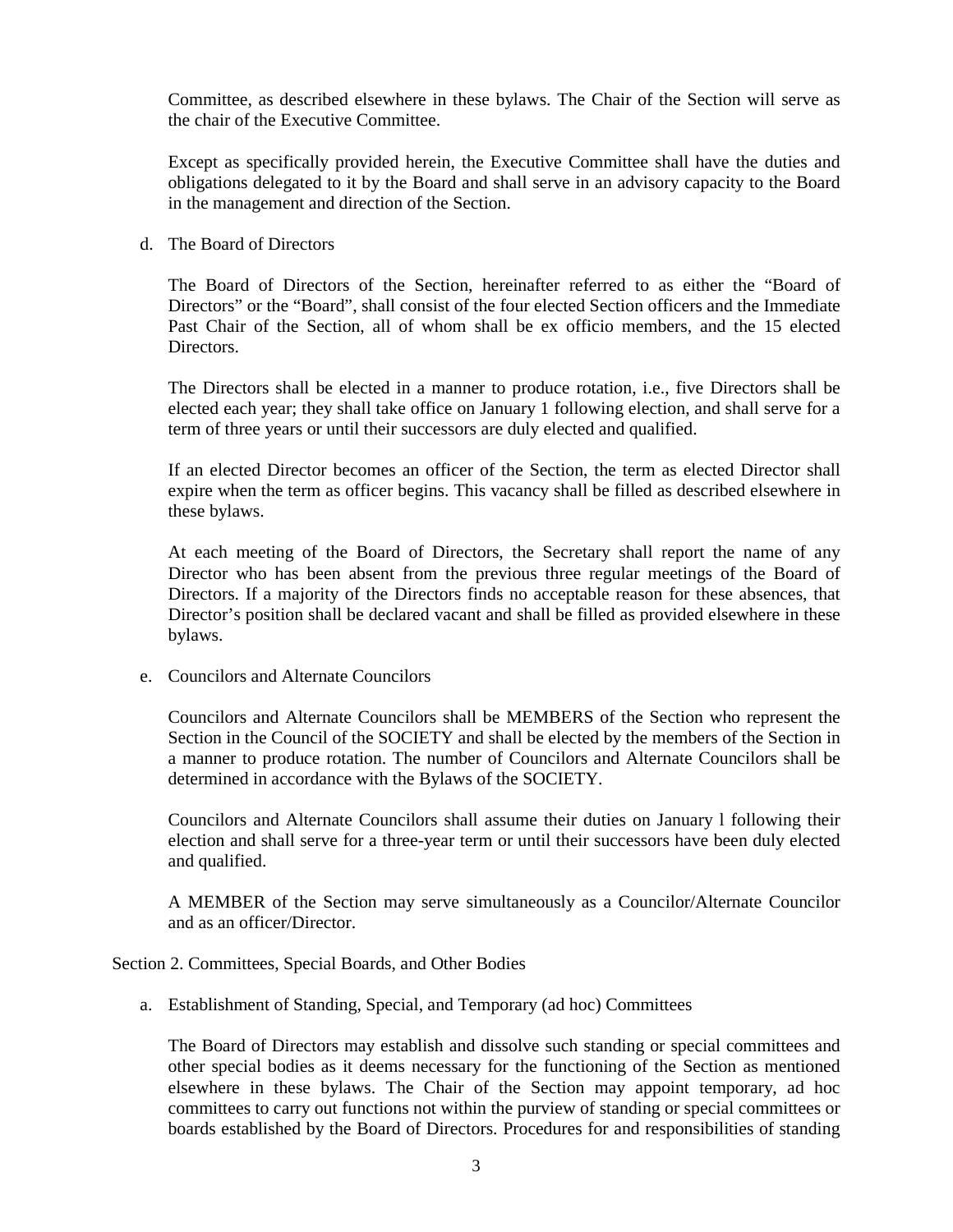committees, boards, and other bodies are given elsewhere in these bylaws and in the operations manual.

b. Nominating Committee

The Immediate Past Chair shall serve as chair of the Nominating Committee. By November 1, the Section Chair will appoint four additional members to this committee, subject to the approval of the Board of Directors. This committee will serve a one-year term beginning January 1 of the following year.

c. Tellers Committee

The Tellers Committee shall consist of at least three members of the Section, none of whom shall be a candidate for office. After the slate of candidates for election is approved by the Board of Directors, the Chair of the Tellers Committee shall be appointed by the Section Chair subject to the approval of the Board of Directors. The Committee Chair shall appoint the other members of the Committee subject to the approval of the Board of Directors.

#### d. Communications Committee

No later than September 1 of each year, the Chair-Elect shall appoint, subject to the approval of the Board of Directors, the Communications Committee Chair. The Communications Committee shall consist of the Communications Committee Chair, the Editor-in-Chief of *the Catalyst*, and such other members as the Committee Chair may appoint. The Chair-Elect of the Section may appoint one member of the Communications Committee.

#### e. Awards Committee

Prior to January of each year, the Nominating Committee shall submit to the Board of Directors for approval, the names of at least two members to serve on the Awards Committee of the Section. This committee shall consist of at least six appointed members, each of whom shall serve a term of three years. Committee members shall be appointed in a manner to produce rotation and shall take office on January 1 of the year following their appointment by the Board of Directors. The Chair-Elect of the Section shall serve as chair of the Awards Committee.

f. Finance and Budget Committee

The committee shall consist of a minimum of four members with the Treasurer of the Section serving as an ex officio member. Prior to November 1 of each year, the Nominating Committee shall submit to the Board of Directors, for approval, the name of one member to serve on the Finance and Budget Committee. The new appointee or re-appointee to the Finance and Budget Committee shall take office on January 1 following their appointment and shall serve a term of three years in such a manner as to produce rotation each year. The Chair-Elect shall select a chair from the appointed members of the Finance and Budget Committee before January 1.

g. Audit Committee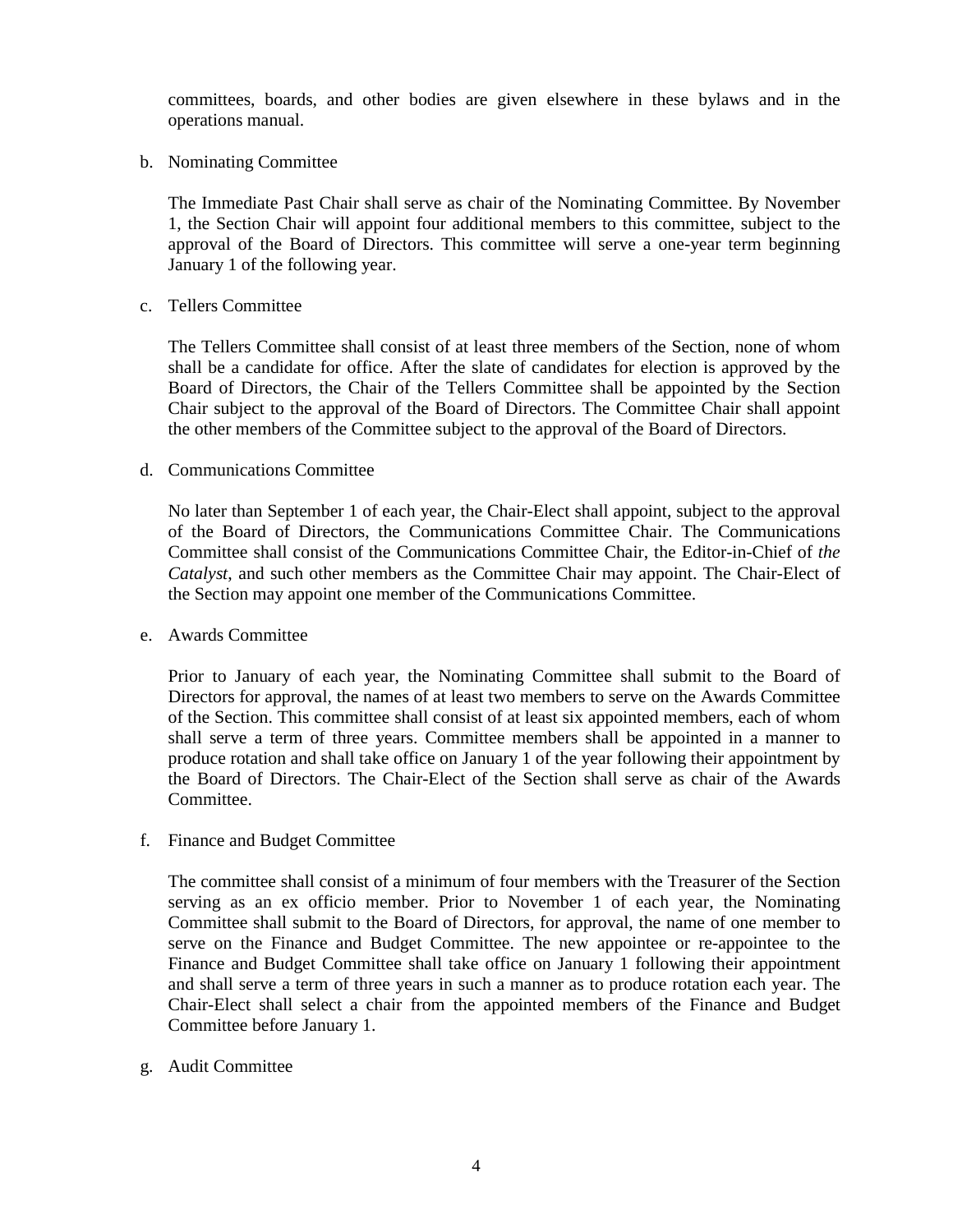The Audit Committee shall consist of the Chair-Elect and two Directors, approved by the Board of Directors. Members of the Audit Committee shall not concurrently be a member of the Budget and Finance Committee.

h. Council Affairs Committee

All Section Councilors and Alternate Councilors as of November 1 and MEMBERS of the Section who are Division Councilors or ex officio Councilors shall constitute the Council Affairs Committee of the Section. Each year prior to November 10, the incumbent chair of this committee shall seek from the members of the committee nominations for chair of this committee for the succeeding calendar year. The chair shall poll members of the committee for their vote on the candidates for chair and announce to the committee members and to the Chair of the Section by the December Board of Directors meeting, the individual chosen to serve as chair of the Council Affairs Committee for the succeeding calendar year.

i. Program Planning Committee

The Program Planning Committee shall be chaired by the current Chair-Elect of the Section who shall appoint the other members of this committee from the members of the Section.

j. Temporary (ad hoc) Committee(s)

Temporary committees, called ad hoc committees as mentioned elsewhere in these bylaws, may be appointed to conduct business not already within the purview of any standing committee and shall be terminated at the end of the term of the appointed Chair. The Chair shall be an ex officio member of all committees and shall perform all duties incident to the office of president of a nonprofit corporation and such other additional duties as may from time to time be assigned by the Board of Directors.

k. Other Committees

On or before November 1, the Chair-Elect shall submit to the Board of Directors, for approval, the selection of chairs for other standing and special committees authorized by the Board of Directors. This submission shall include the names of the committee members selected by each committee chair. The chair and members of each standing and special committee, as mentioned elsewhere in these bylaws, shall serve a term of one year beginning January 1 of the following year.

Section 3. Topical Groups.

Upon petition by members of the Section having a special interest in a particular field of chemical science, the Board of Directors may approve the formation of a Topical Group in that field. The group must meet the requirements set by the Board of Directors. The Board of Directors may dissolve groups that no longer serve the needs of the Section. If a Topical Group is inactive for a period of more than two years, it will automatically be deemed inactive and will come before the Board of Directors for a vote of dissolution.

Section 4. Subsections.

The Board of Directors may approve the formation of subsections for those members of the Section whose interests are related and who reside in a specific geographic area remote from the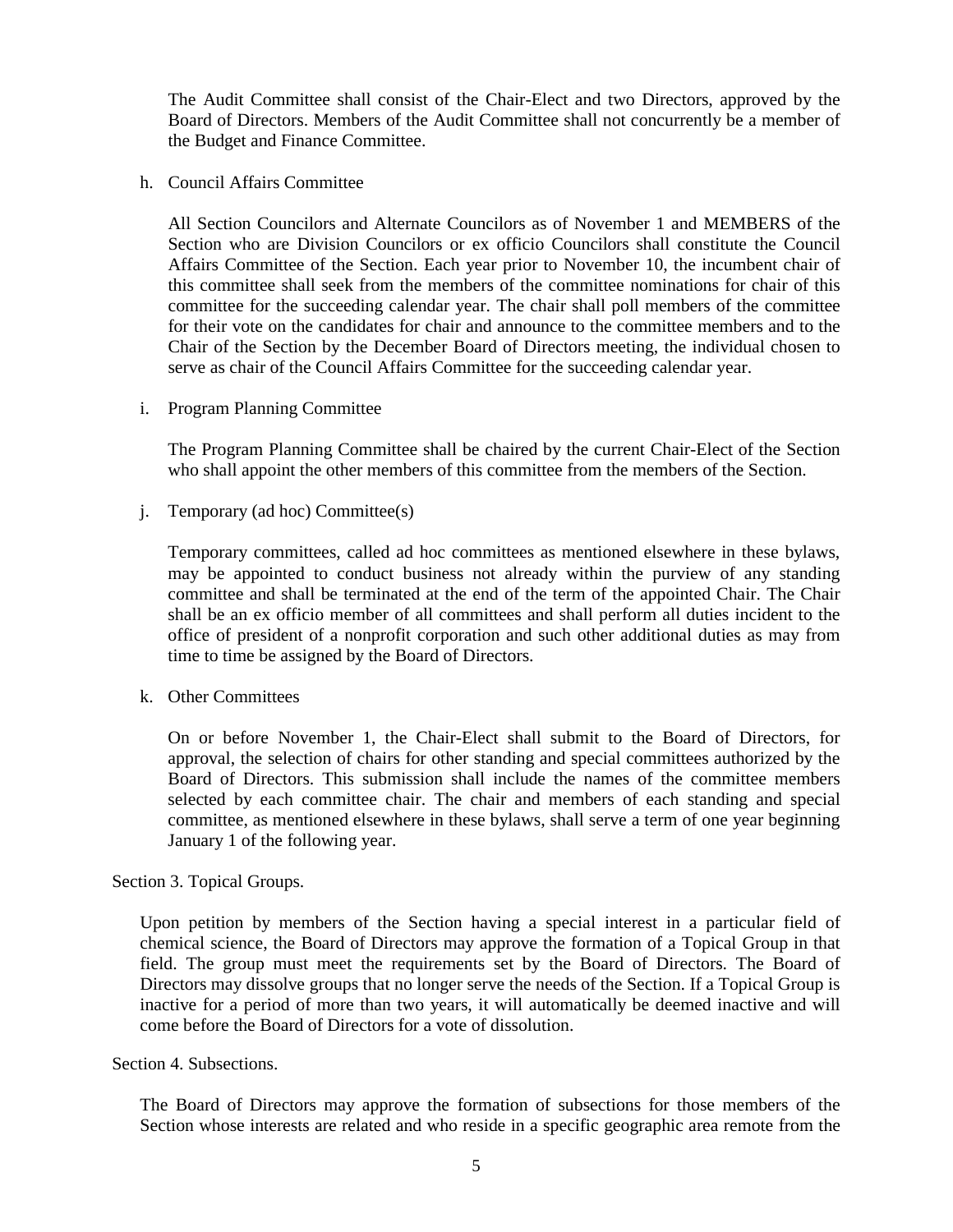Section but within the Section's territory. Action to establish a Subsection shall be initiated by petition to the Board of Directors by at least 25 percent of the members residing in the specific area. The organization and functions of the Subsection shall be subject to approval by the Board of Directors. All activities of the Subsection shall be consistent with the bylaws of the Section and the Constitution and Bylaws of the SOCIETY. The charter of the subsection may be terminated by a three-fourths (3/4) vote of the Board of Directors upon determination that the Subsection no longer serves the best interests of the Section.

Section 5. Personnel and Staff

Subject to the approval of the Board of Directors, the Section may employ an Administrative Secretary and other staff as necessary on a part-time or full-time basis to carry out such functions as the officers and the Board of Directors may assign.

#### **BYLAW V Elections**

Section l. Nominations for Elective Offices

The Nominating Committee shall submit to the Board of Directors, on or before the June Board meeting, the following nominations after ascertaining that each candidate is willing to serve if elected:

a. Chair-Elect

At least two candidates for Chair-Elect shall be selected unless it has been ascertained by the Board of Directors that the elected incumbent Chair-Elect cannot serve as Chair for the ensuing year, in which case there shall be at least three candidates, possibly including the person appointed for the interim, to carry on the duties of the office of Chair. Should it be necessary to fill both the office of Chair and the office of Chair-Elect, the candidate receiving the highest number of votes in the ensuing election shall be elected Chair, and the candidate receiving the second highest number of votes shall be elected Chair-Elect. Under exceptional circumstances where two candidates cannot be found to run for Chair-Elect, one candidate will be permissible for the election slate to be deemed official.

b. Secretary and Treasurer

At least two candidates for the offices of Secretary or Treasurer, respectively, shall be selected in alternate years as provided above. Under exceptional circumstances where two candidates cannot be found to run for Secretary or Treasurer, one candidate will be permissible for the election slate to be deemed official.

c. Directors

At least two candidates for each office of Director shall be filled at the annual election. In the event a vacancy has occurred in an office of Director, which has been temporarily filled in accordance with the provisions of these bylaws, there shall be at least two candidates for each office to be filled for an unexpired term.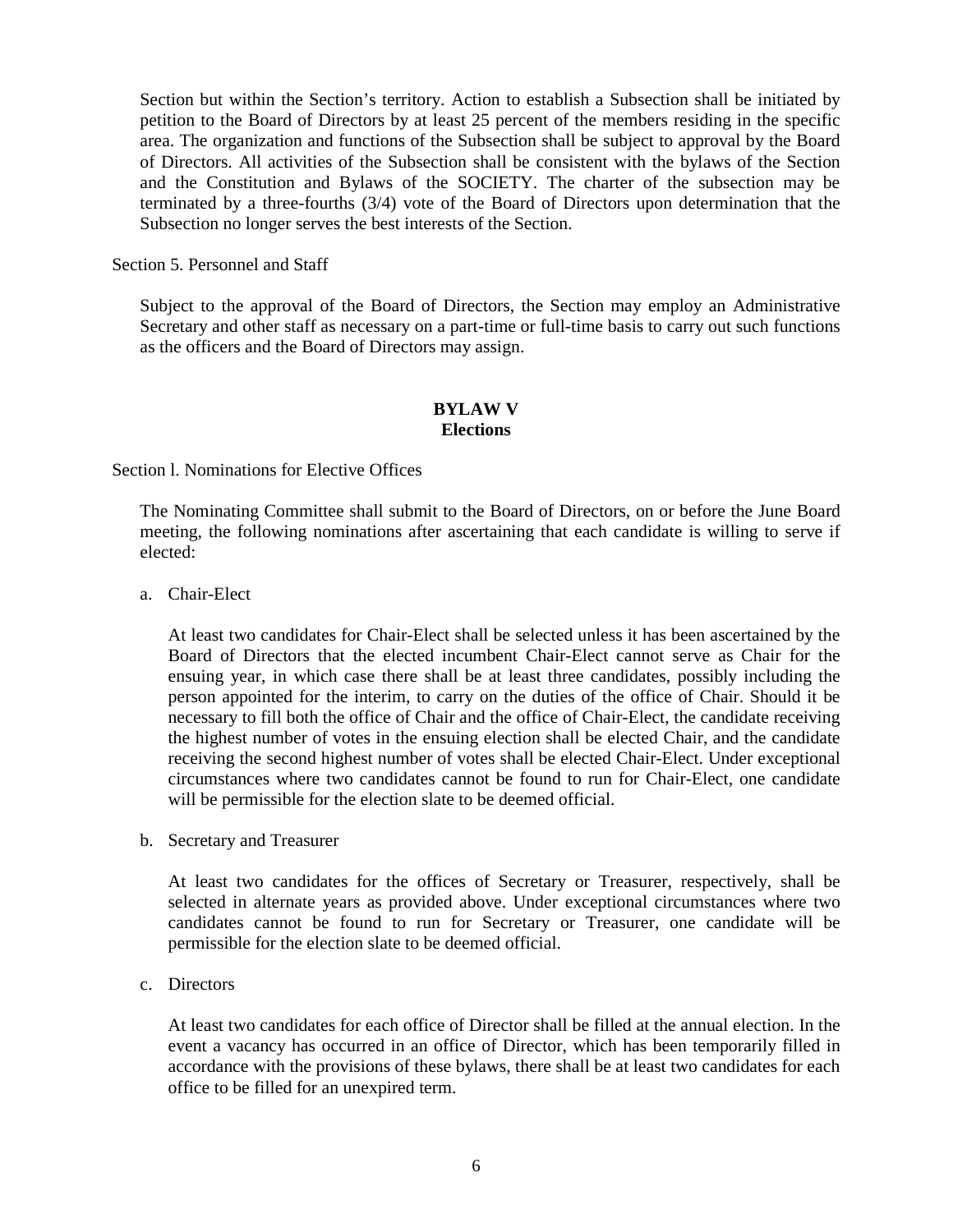d. Councilors and Alternate Councilors

In the common election of Councilors and Alternate Councilors, the number of candidates, who must be MEMBERS, shall total at least three times the number of Councilors to be elected.

Section 2. Other Nominations

The Nominating Committee shall also nominate members for the Finance and Budget Committee, the Audit Committee, and the Awards Committee for appointment by the Board of Directors as provided above.

### Section 3. Nomination by Petition

Nominations for any office, except that of Chair, may be made by petition carrying the signatures of at least 20 Section members. The petition must be forwarded to the Secretary of the Section prior to the June meeting of the Board of Directors and must be accompanied by a written statement from the nominee certifying a willingness to serve if elected.

Section 4. Election Procedures

By October 1, the Secretary of the Section shall arrange to distribute to the membership brief biographies and statements for each candidate for the office of Chair, Chair-Elect, Secretary or Treasurer, Director, and for Councilor, if they are received by the Secretary of the Section by the deadline announced by the Secretary at the June meeting of the Board of Directors. By October l, the Secretary or a designee shall distribute to each member of the Section an official ballot containing the names of all candidates arranged by lot. This ballot shall indicate how many are to be elected for each office or position. For Councilor and Alternate Councilor, members shall vote for no more than twice the number of Councilor vacancies to be filled.

The voting shall be by written ballot and will be concluded by October 30 or the next business day thereafter if October 30 is not a business day; in extenuating circumstances the date for receipt of the ballots the election can be extended at the discretion of the Board of Directors. An extenuating circumstance is one beyond the control of the Philadelphia Section to implement the election procedure and is so agreed upon by two-thirds (2/3) of the Board of Directors. The length of an extension shall not exceed the time between regular meetings of the Board. If subsequently there is a need to extend the time, the Board will repeat the above procedure for extending the time for the election mechanism.

Section 5. Tellers Committee

The Tellers Committee shall canvass the vote. A written report of the results shall, without delay, be forwarded to the Board of Directors. The Secretary shall, after Board authorization, promptly communicate to all candidates the result of the election and shall arrange for the prompt publication of the election results in *the Catalyst.*

Section 6**.** Election Results

a. If no candidate for the office of Chair-Elect, Secretary or Treasurer receives a majority of the votes cast for that office, a run-off election between the two candidates receiving the greatest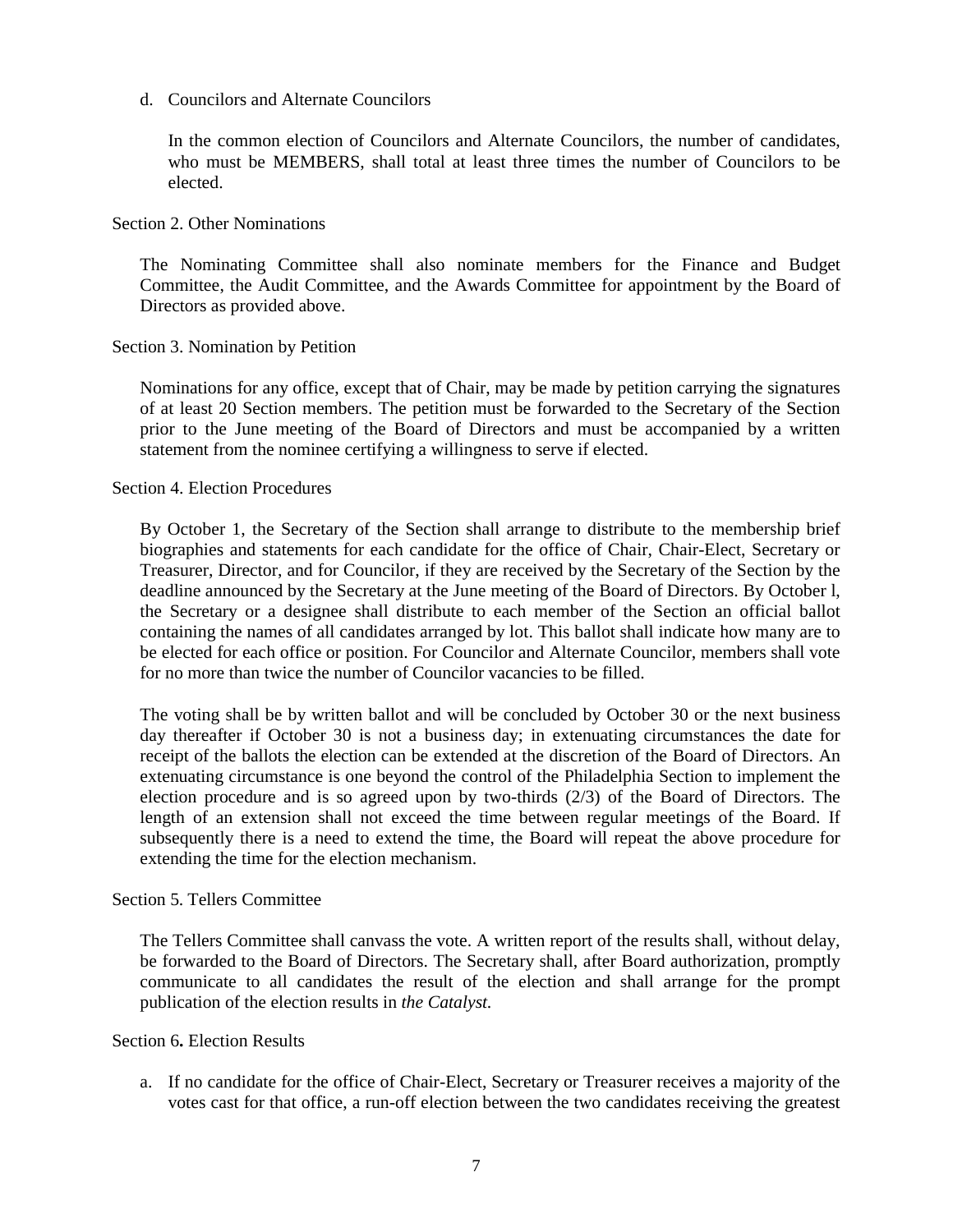number of votes shall be completed no later than forty-five days after the conclusion of the election.

- b. Candidates for Director, Councilor or Alternate Councilor shall be declared elected in the order of the greatest number of votes received until all open positions have been filled. From the candidates for Councilor, the candidate who receives the highest number of votes shall be declared elected Councilor until all positions have been filled. Three-year terms of office shall be filled first followed by partial terms of office in order of decreasing length. From the remaining candidates, Alternate Councilors shall be declared elected by the same method. Any tie vote shall be resolved by a vote of the incumbent Board of Directors.
- c. When a MEMBER elected to the position of Alternate Councilor is already an Alternate Councilor whose term has not expired, that MEMBER shall be declared as elected for the more recent term and a vacancy shall be declared for the current term of said Alternate Councilor which vacancy shall be filled as described below.

### Section 7. Vacancies

- a. Any vacancy existing in any office except those of Director, Councilor, or Alternate Councilor shall be filled by a majority vote of the Board of Directors for the unexpired term of such office. Vacancies among the Directors shall be filled by a majority vote of the remaining members of the Board of Directors and each member so selected shall hold office until the next annual election of the Section at which time the office shall be filled by election by the members of the Section in accordance with the general rules set forth in these bylaws for the unexpired term of office. The newly-elected Director who is to fill an unexpired term shall assume office at the first meeting of the Board of Directors following election. If a vacancy on the Board of Directors occurs during the last twenty months of the term of a member of the Board, the member selected by a majority of the remaining members of the Board of Directors shall hold office until the end of the vacated term.
- b. Vacancies in the position of Councilor or Alternate Councilor shall be filled for the remainder of the unexpired term by appointment by the Board of Directors until the next election.

### **BYLAW VI Recall of Elected Officials**

Section 1. The elected officials of the Section (officers or elected members of the Board of Directors) are subject to recall for neglect of duties or conduct injurious to the SOCIETY. Recall procedures are not applicable to Councilors and Alternate Councilors.

Section 2. The recall of an official shall be initiated when a signed petition, indicating in writing the specific charges and reasonable substantiating evidence is submitted to the Chair from at least five members of the Section. In the event the Chair is the official in question, the Chair-Elect shall receive the petition and shall assume the duties of the Office of Chair with respect to this issue until said issue is resolved.

Section 3. The Chair shall, without delay, determine that the petitioners are aware of the gravity of their actions and the procedures to be followed. The Chair shall seek an alternate resolution to the problem and a withdrawal of the petition at this time. In the absence of a resolution to the problem,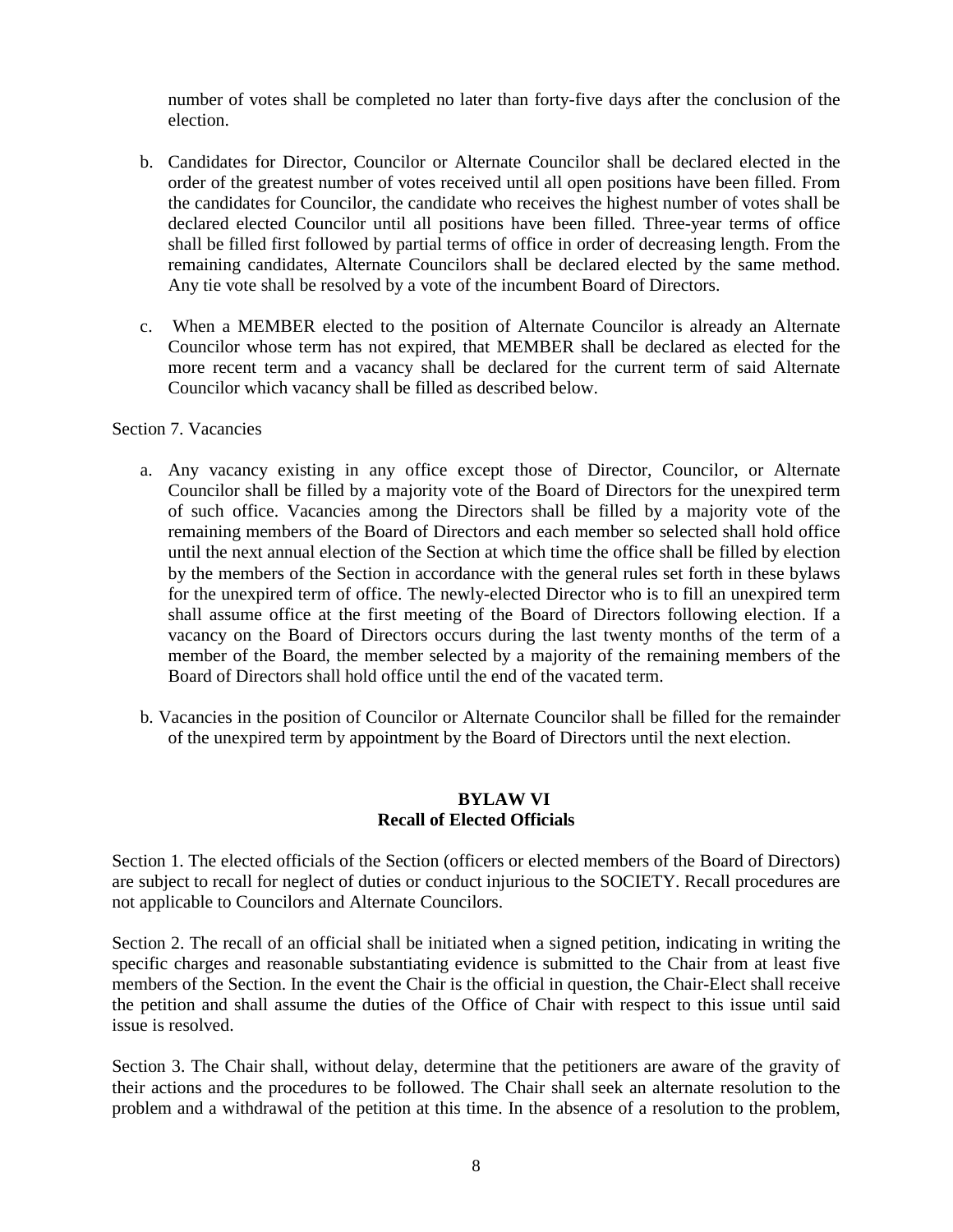the Chair shall notify the members of the Board of Directors and call a special meeting within thirty days.

- a. The Board of Directors shall promptly continue the recall process or dismiss the petition as ill-founded or find an alternative solution to the problem. The Chair shall promptly inform the petitioners and the official of the decision of the Board of Directors.
- b. If the proceedings continue:
	- (1) The Chair shall assign the duties of the official to another MEMBER of the Section until the issue is resolved.
	- (2) The official shall be offered an opportunity to answer the allegations in the petition before the Board of Directors. A certified letter shall be sent to the last known address on the official SOCIETY membership rolls. Upon notification, the official shall have thirty days to make a written response to the allegations.
- c. The Board of Directors shall decide whether to proceed after studying the official's response. The Chair shall inform the official and the petitioners of the decision of the Board of Directors. If the Board of Directors decides that the proceedings shall continue, the official shall choose one of the following options:
	- (a) The official may resign.
	- (b) The official may request a recall vote. Section members shall be informed, through brief written statements prepared by the Board of Directors and the official, of the issues involved with the recall vote. Both statements shall be distributed to the members before the vote conducted by ballot. A paper ballot will be mailed to any member who requests it. At least two-thirds (2/3) of votes cast shall be required for the official to be removed from office. The membership shall be informed of the results of the recall vote.
	- (c) The official may request a hearing and a recall vote by the remaining members of the Board of Directors. A two-thirds (2/3) vote of the remaining members of the Board of Directors shall be required to recall the official.
	- (d) The official may choose not to respond and thus forfeit the position.

Section 4. The vacancy provisions of these bylaws shall be used to fill a vacancy caused by a recall process. The Executive Director of the SOCIETY shall be informed of the recall and the filling of the vacancy.

## **BYLAW VII Duties of Section Officials, Board of Directors, Special Boards, and Committees**

Section 1. Authority and Duties of Officers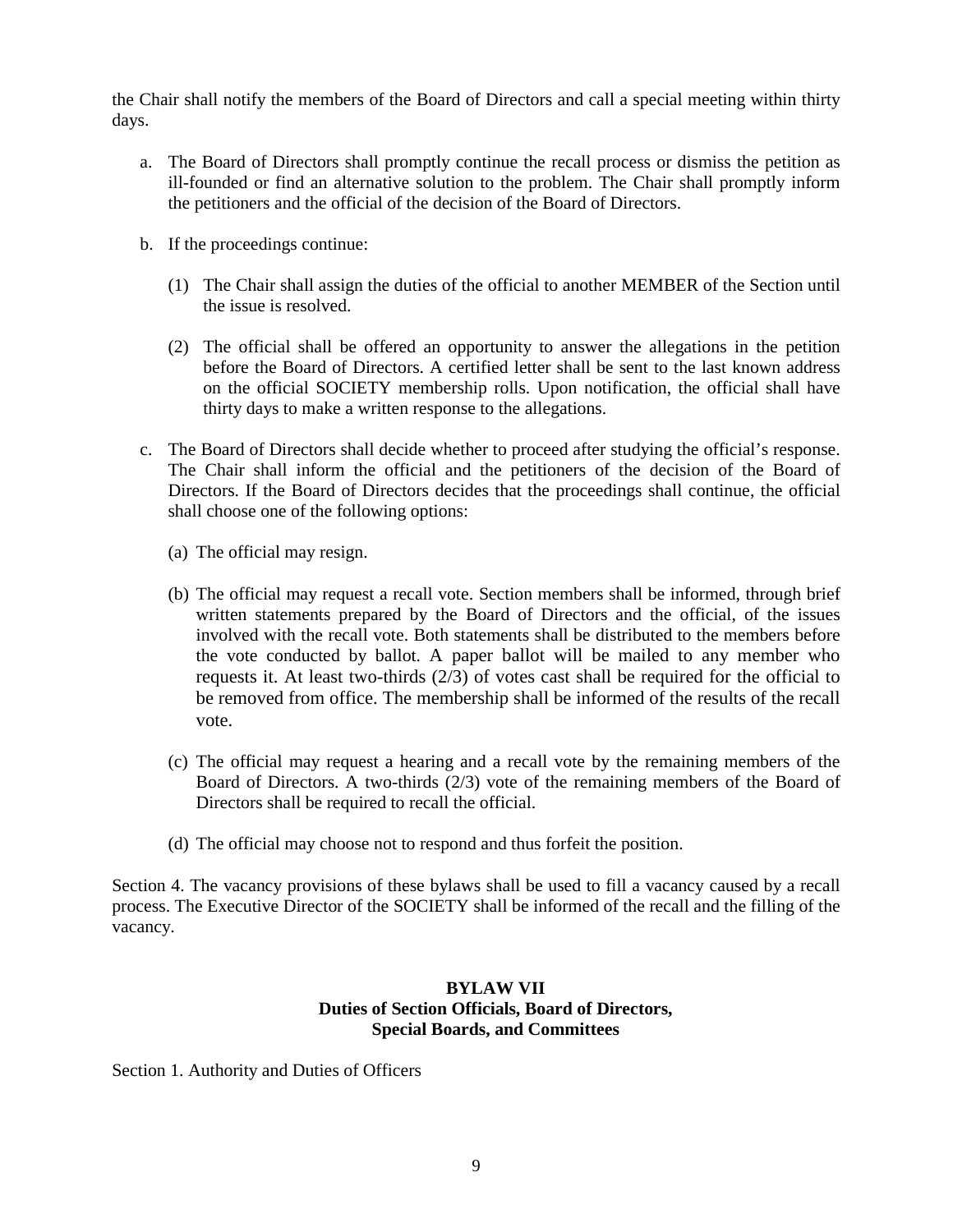#### a. Chair

The Chair of the Section shall also be Chair of the Board of Directors and the Executive Committee. The Chair shall preside at all meetings of the Section and the Board of Directors and shall, without the necessity of obtaining the confirmation of the Board of Directors, appoint the chairs and members of such temporary committees, as distinguished from standing committees, as the Chair may deem advisable to assist in carrying out the functions of the Section.

### b. Chair-Elect

The Chair-Elect of the Section shall perform the duties of the Chair when the Chair is unable to serve. No later than November 1, the Chair-Elect shall submit for confirmation by the Board of Directors appointments for the chair of each of the standing committees of the Section for the ensuing year beginning January l.

The Chair-Elect shall serve as chair of the Program Planning Committee of the Section. The Chair-Elect, on behalf of the Program Planning Committee, shall collaborate with the chair of the University of Pennsylvania's Department of Chemistry or the Department Chair's designee, to select the Edgar Fahs Smith Memorial Lecturer no later than December 1. The Chair-Elect also shall be responsible for the Glenn E. Ullyot Lectureship Program. As Chair of the Program Planning Committee, the outgoing Chair-Elect, shall, as Chair of the Section, present to the Board of Directors the Committee's overall schedule for Section meetings for the year at the January Board meeting.

The Chair-Elect shall serve as chair of the Awards Committee and shall announce that committee's choice for the Philadelphia Section Award for the current year at the June meeting of the Board of Directors, in any event no later than June 22.

#### c. Secretary

The Secretary shall perform the following duties:

- (1) Maintain accurate and permanent records of the proceedings of the Section and of the Board of Directors of the Section including minutes of regular and special Section and Board meetings;
- (2) Furnish for publication in *the Catalyst* the minutes of the proceedings of all meetings of the Board of Directors including the names of those attending and a summary of any business transacted at Section meetings;
- (3) Prepare meeting notices and reports and keep records for the Section as required by law;
- (4) Serve as custodian of the seal of the Section and affix this seal to all such documents as necessary to be executed on behalf of the Section;
- (5) Maintain the membership list of the Section and the list of affiliates;
- (6) Collect, organize, and distribute information and materials, for publication in *the Catalyst* as necessary to conduct the Section's elections;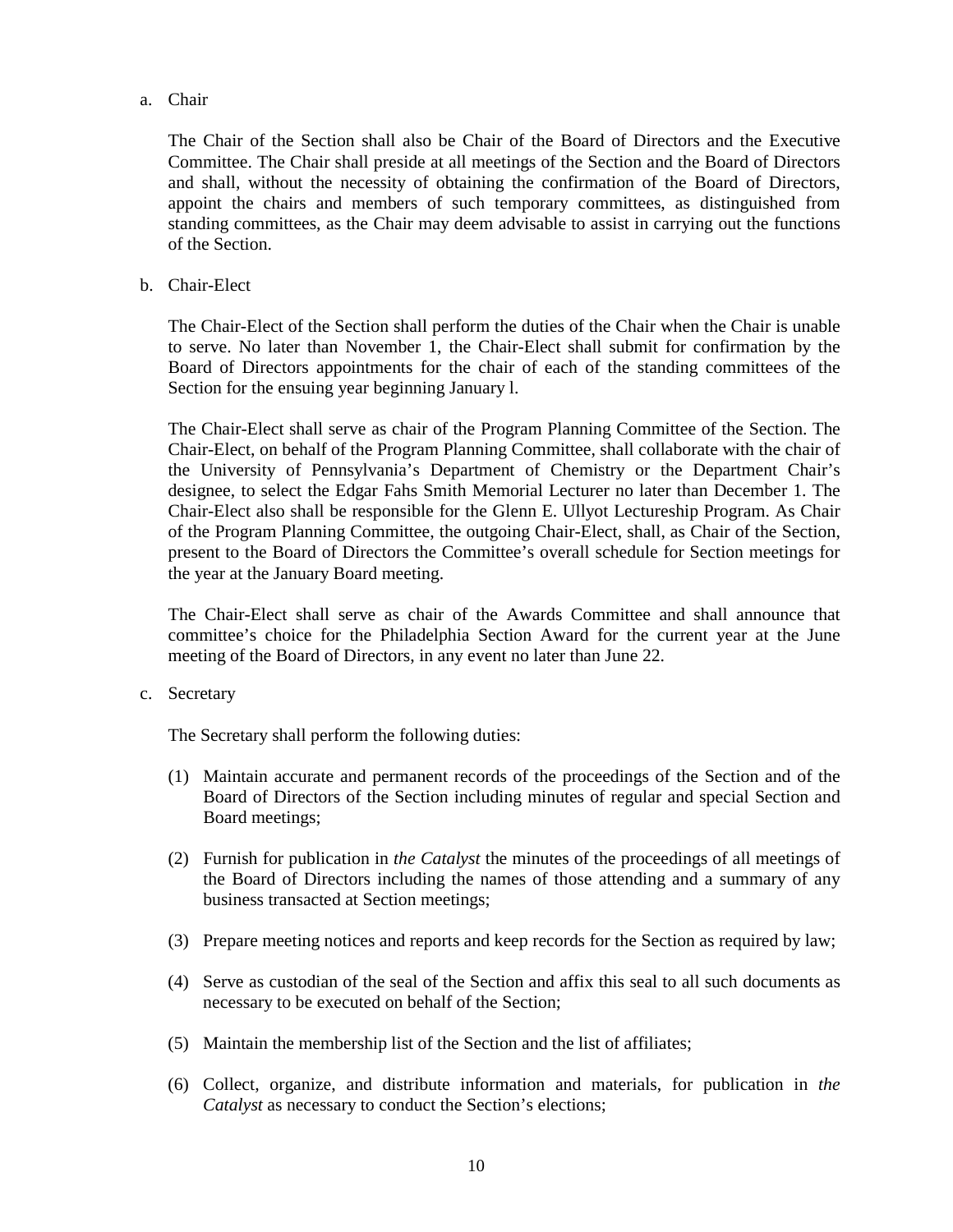- (7) Certify Alternate Councilors for attendance at meetings of the Council of the SOCIETY in place of any Section Councilor who is unable to attend;
- (8) Perform the duties prescribed by the Constitution and Bylaws of the SOCIETY including certification of election results and aid the Chair in the preparation of the annual report of activities of the Section for submission to the SOCIETY by the required deadline;
- (9) Perform all other duties incident to the office of Secretary and such other duties as are prescribed by these bylaws and as may from time to time be assigned by the Board of Directors or the Chair of the Section.
- d. Treasurer

The Treasurer shall perform the following duties:

- (1) Keep an accurate account of receipts and disbursements of the Section's funds;
- (2) Deposit all moneys of the Section in a timely manner in the name and to the credit of the Section in such depository or depositories as may be designated by the Board of Directors:
- (3) Disburse the funds of the Section as may be ordered by the Board of Directors;
- (4) Pay such bills as are approved by those members of the Section who are authorized by the Board of Directors of the Section to incur expenses on behalf of the Section, obtaining proper vouchers for such disbursements;
- (5) Render to the Board of Directors of the Section at the regular meetings of the Board, or whenever they may require, an account of all transactions and the financial condition of the Section;
- (6) Serve as a member of the Finance and Budget Committee. Manage the access to and transfer of all Section funds, consisting of operating funds, unrestricted invested funds and restricted invested funds;
- (7) Submit such accounts and reports as are required by the Constitution and Bylaws of the SOCIETY;
- (8) Prepare or arrange for the preparation, and submit all tax returns required by law.

Section 2. Authority and Duties of the Executive Committee

The Executive Committee shall:

- a. Manage the employees and staff of the Section;
- b. Oversee policy and bylaws, including compliance;
- c. Perform such other duties as the Chair, from time to time, may require.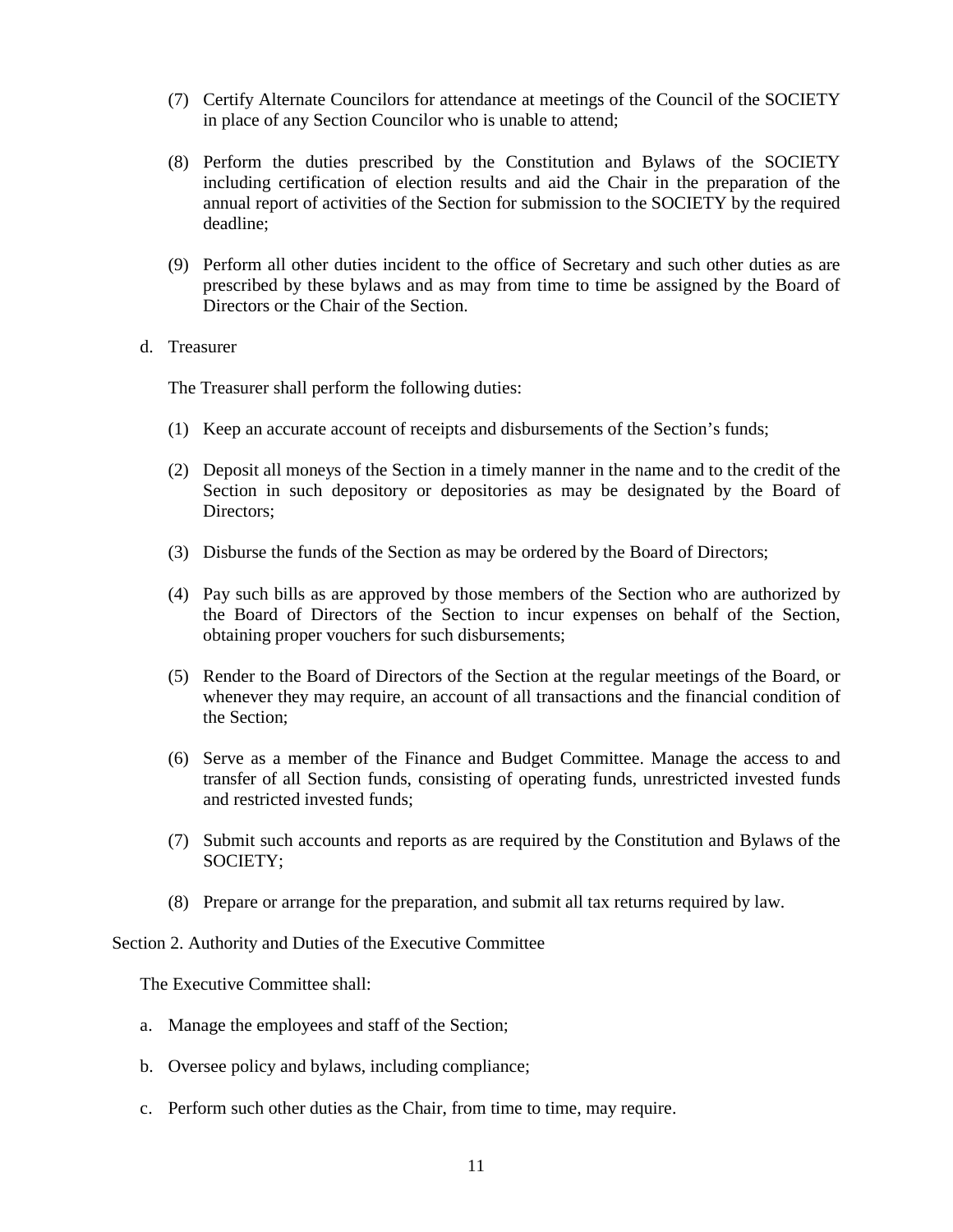Section 3. Authority and Duties of the Board of Directors

- a. The Board of Directors shall be the legal governing body of the Section and shall have full powers to conduct, manage and direct the business and affairs of the Section and shall have all the corporate powers of the Section except those specifically reserved or granted to the members of the Section and the officers and other officials of the Section, by law, by the Articles of Incorporation, and by these bylaws.
- b. The Board of Directors may levy such voluntary Section dues as it sees fit, subject to compliance with the Bylaws of the SOCIETY. The Board of Directors may, by resolution, require any officer, member of a committee, and other functioning personnel of the Section to give bond to the Section with sufficient sureties conditioned for the faithful performance of the duties of the respective office or position. The expense of any such bond shall be borne by the Section.

Section 4. Authority and Duties of Councilors and Alternate Councilors

Councilors shall represent the Section at meetings of the Council of the SOCIETY. They shall advise the Board of Directors, members of the Section, and affiliates of pending actions by the Council and shall report significant actions taken at each meeting of the Council to the Board of Directors, members of the Section, and affiliates. The powers and duties of an Alternate Councilor attending a meeting in the place of a Councilor shall be those of a Councilor.

Section 5. Authority and Duties of the Council Affairs Committee

The Council Affairs Committee shall meet prior to meetings of the Council of the SOCIETY. Prior to each Council meeting, the chair of the Council Affairs Committee shall ascertain which Section Councilors will attend and when necessary shall arrange for the required number of Alternate Councilors to attend and be certified by the Secretary of the Section.

Section 6. Authority and Duties of the Finance and Budget Committee

- a. The Finance and Budget Committee is responsible for preparing a plan to manage the Section's investments, and preparing the Section's annual budget by December 1. The plan and budget shall be presented to the Board of Directors for their approval.
- b. The Finance and Budget Committee shall have the power and authority to invest and reinvest that portion of the Section funds entrusted to it by the Board of Directors. These funds shall at all times be subject to the control of the Board of Directors.
- c. All investments that are of registered type shall be registered in the name of the Section. When desirable from an operational point of view, the Investment Board of Trustees may authorize the Treasurer of the Section to maintain an account in the name of the Section with a broker, recommended by the Finance and Budget Committee and approved by the Board of Directors, and deposit in that account for transaction purposes and safekeeping stocks owned by the Section, provided the account is suitably protected by insurance.
- d. The Finance and Budget Committee shall keep an accurate record of all investments and shall make an annual accounting to the Board of Directors not later than at its January meeting concerning the investment funds of the Section.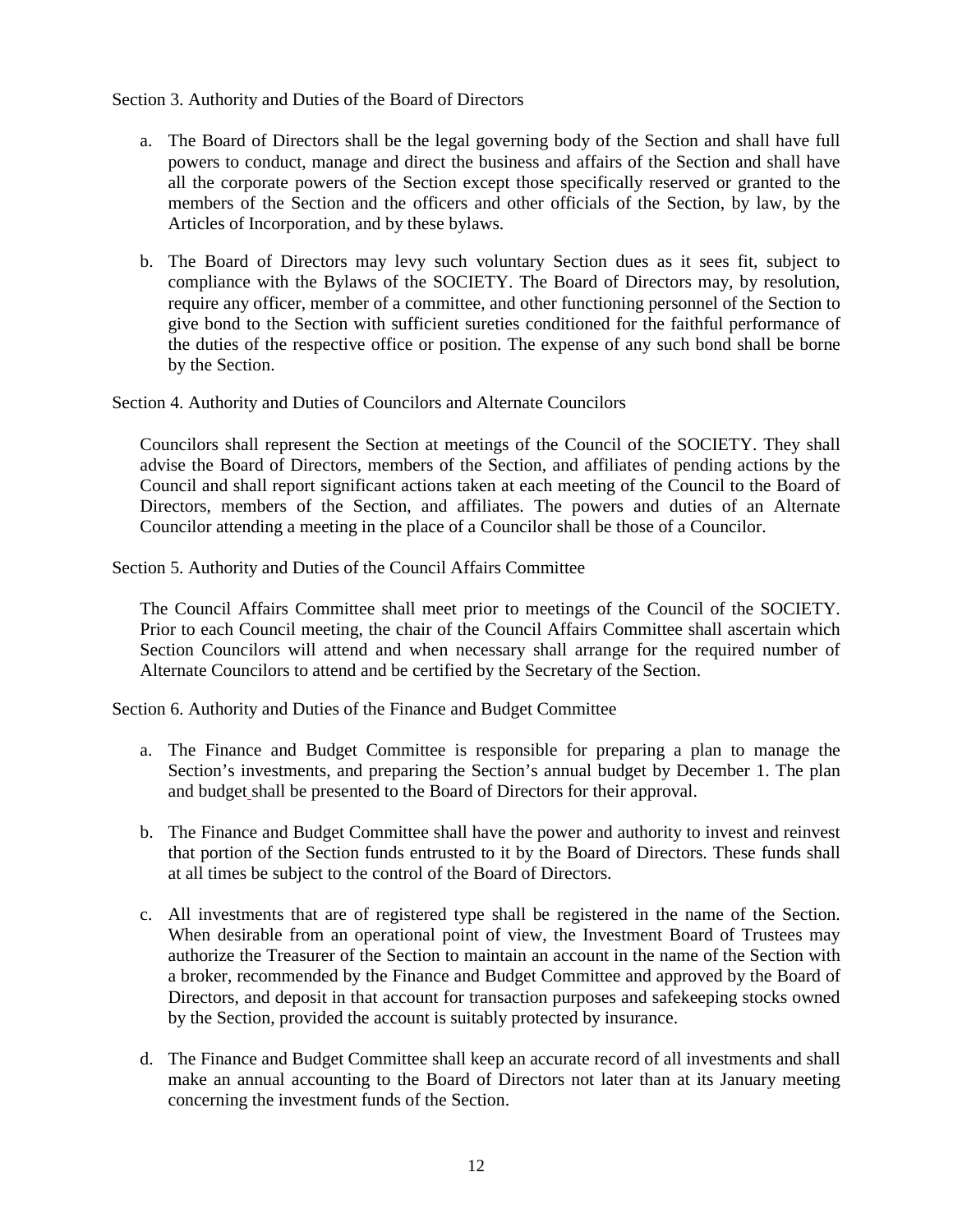- e. When authorized by a majority of the Board of Directors and requested by the Section Treasurer, Section Treasurer may transfer unrestricted investment funds needed for operation of the Section.
- Section7. Authority and Duties of the Audit Committee

The Audit Committee shall oversee an independent audit of the Section's finances. An annual audit shall be conducted by two or more disinterested members, appointed by an officer with no authority to disburse funds, and submit a report to the Board of Directors by January 31.

Section 8. Authority and Duties of the Communications Committee Chair

The Communications Committee Chair shall have the following responsibilities:

- a. Be in charge of and responsible for the editorial content of *the Catalyst;*
- b. Appoint staff for *the Catalyst*;
- c. No later than November 1 each year, submit to the Board of Directors for approval a nomination for Editor-in-Chief of *the Catalyst*;
- d. No later than December 1 each year, submit to the Board of Directors a report on the activities of *the Catalyst;* and
- e. Manage the Section's website and other media.

### **BYLAW VIII Meetings**

Section l. Board of Directors and Executive Committee

The Board of Directors shall have a minimum of eight regular meetings a year. These meetings shall be held at such date, time, and place as a majority of the Board may designate or, in the absence of such designation, as may be specified in the notice calling such meetings. Special meetings of the Board of Directors shall be held whenever called by the Chair of the Section or on the request in writing of five members of the Board of Directors. Written notice of each regular or special meeting shall be conveyed to each Director at least five days prior to the date specified for any such meeting. The Chair may also call *ad hoc* meetings of the Executive Committee as needed.

Ten Directors must be in attendance to constitute a quorum for the transaction of business, and the acts of a majority of the Directors present shall be the acts of the Board of Directors unless otherwise specified in these bylaws.

Four Executive Committee members shall be necessary to constitute a quorum for the transaction of business for meetings of the Executive Committee. Meetings of the Executive Committee may be called at the request of the Chair or any two members of the Committee.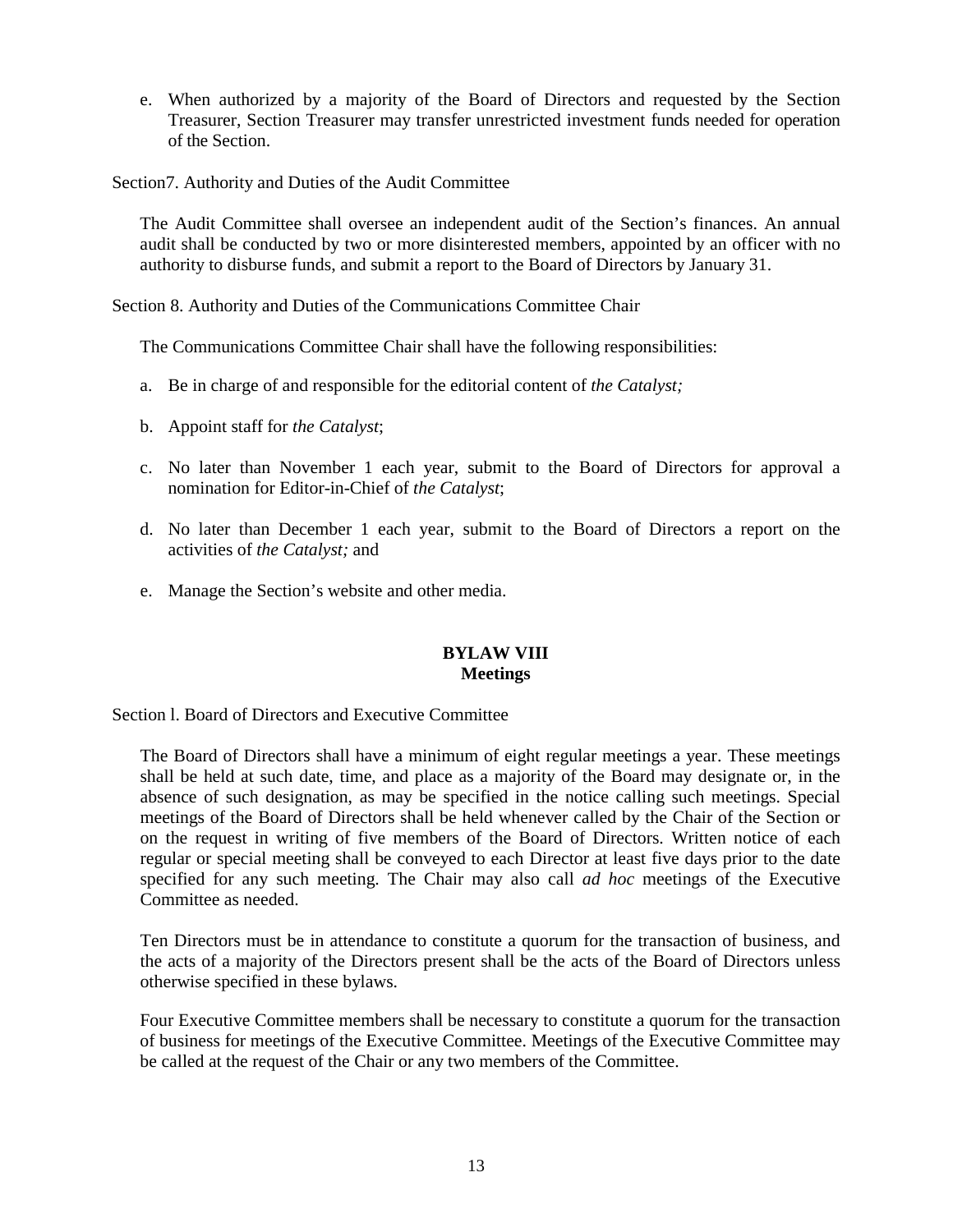Section 2. Meetings of the Section

Regular meetings of the Section shall be held once each month except in the months of July and August. For special reasons a regular monthly meeting may be omitted by resolution of the Board of Directors. Regular meetings shall be held at such date, time, and place as a majority of the Board of Directors may designate or, in the absence of such designation, as may be specified in the notice of such meetings. The Board shall designate one of the regular meetings of the Section as the annual meeting.

Special meetings of the Section may be called at any time by a majority of the officers, at the direction of the Board of Directors, or upon demand in writing of not less than 10 members. The presence of 20 members shall constitute a quorum for special meetings. Every member of the Section present shall be entitled to one vote, and no members shall be entitled to vote by proxy.

Notice of each regular or special meeting shall be sent to each member and affiliate, as appropriate, at least five days prior to the date specified for any such meeting. In the case of a special meeting, the purpose of such meeting shall be stated in the notice. The business transacted at a special meeting shall be limited to the purpose specified in the notice calling said meeting.

Section 3. Other Meetings

Subject to approval of the Board of Directors, the Section may participate in the organization and sponsorship of joint and regional meetings with other local sections and with other scientific and technical organizations.

Section 4. Conduct of Meetings

Except for other procedures specified in these bylaws, all meetings sponsored by the Section shall be conducted according to recognized parliamentary procedures specified in the latest revised edition of "*Robert's Rules of Order Newly Revised."*

### **BYLAW IX Communications**

The official publication of the Section shall be known as *the Catalyst*. It shall contain notices of all Section meetings, other official communications and announcements of the Section, and such other matters as the Communications Committee may deem proper. It may also contain similar matters pertaining to the activities of such adjacent Local Sections of the SOCIETY, as they may enter into a cooperative agreement with the Section with respect thereto, which is satisfactory to the Board of Directors.

An issue of *the Catalyst* shall be published each month of the year with the exceptions of July, August, and December unless otherwise directed by the Board of Directors

### **BYLAW X Awards and Lectureships**

Section 1. The Philadelphia Section Award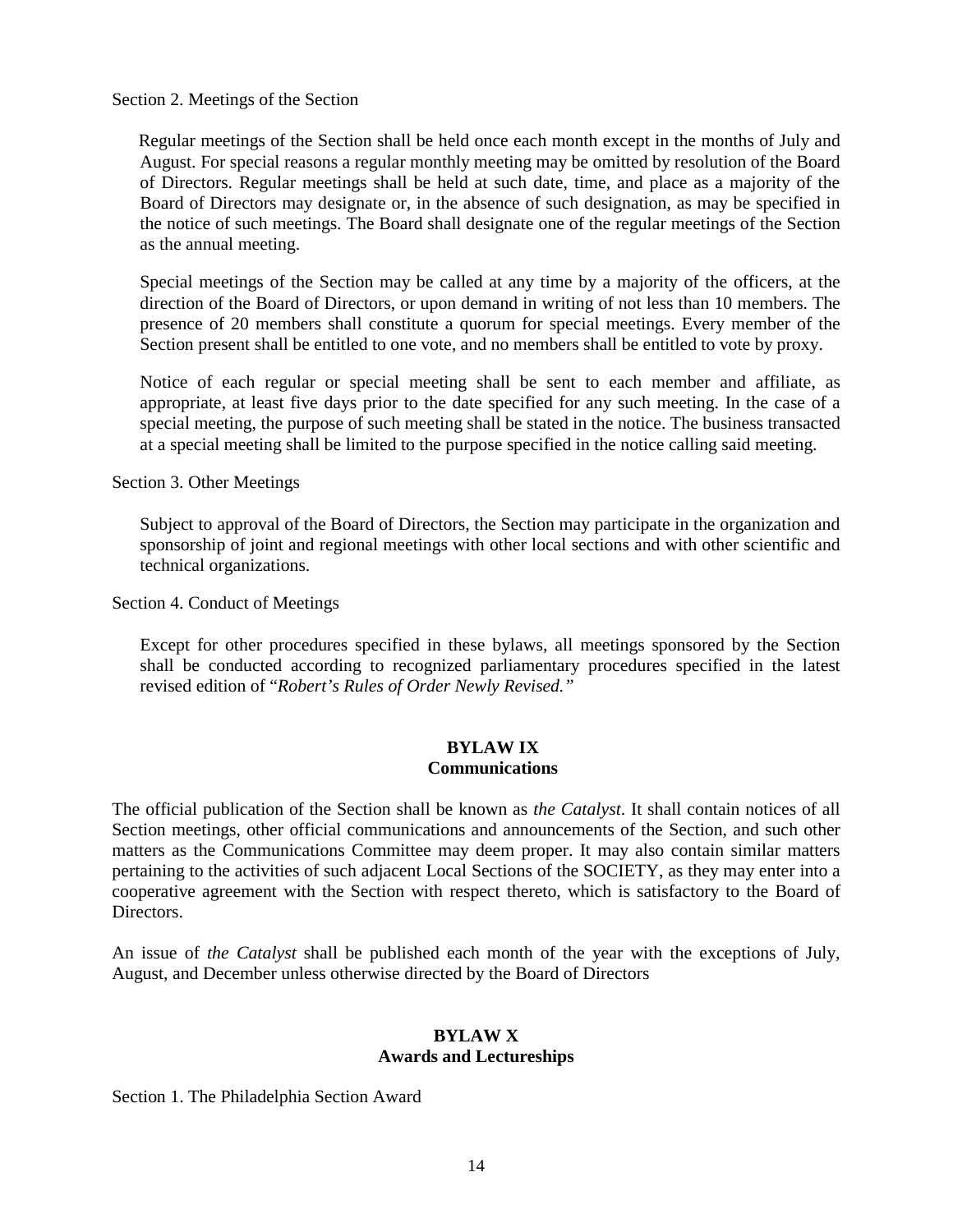The Section shall sponsor the Philadelphia Section Award, which may be presented each year to one member of the Section, or in exceptional circumstances to two members of the Section jointly, who by conspicuous scientific achievement has made important contributions to the field of chemistry and thereby aided the public appreciation of the profession. Each year, the Awards Committee will solicit nominations, choose an awardee, and submit his/her name for Board approval.

Section 2. The Edgar Fahs Smith Memorial Lecture

The Section shall cosponsor with the University of Pennsylvania the Edgar Fahs Smith Memorial Lecture on an annual basis. The lecturer shall be a prominent chemical scientist who has made exceptional contributions in an area or areas of scientific investigation.

Section 3. The Glenn E. Ullyot Lecture

The Glenn E. Ullyot Lecture shall be held to inform the public of the importance of chemical and biological sciences to the public welfare. The lecture may be presented each year by a qualified lecturer who is nominated by the Ullyot Lecture Committee. The income from the Glenn E. Ullyot Lecture trust shall be used to underwrite the expenses associated with the lecture. The Board of Directors shall authorize the expenditure of these funds. The lecturers shall have distinguished themselves not only as scientists but also as effective communicators regarding the importance of chemical and biological science to the public welfare.

The Section may invite other organizations to participate in the lecture program. A co-sponsor need not provide financial assistance but shall be involved in planning and carrying out of the program.

Section 4. ACS Philadelphia Section Undergraduate Teaching and *K-12* Teaching Awards

The Section shall sponsor awards for Excellence in Undergraduate Teaching, an award for Excellence in High School Teaching, and an award for science teaching at the K-8 level. The awards are to be given to teachers and professors at educational institutions within the boundaries of the Section. The Awards Committee will annually solicit and review nominations for the awards. The Award Committee will recommend the award winners for Board approval.

Section 5. Other Awards

The Board of Directors, if agreed to by a two-thirds (2/3) majority, may present other awards as it sees fit.

Section 6. Honoraria

The Board of Directors, at its discretion, may provide honoraria or other tokens of recognition to accompany additional meritorious awards or lectureships.

### **BYLAW XI Fiscal Year**

The fiscal year of the Section shall coincide with the calendar year.